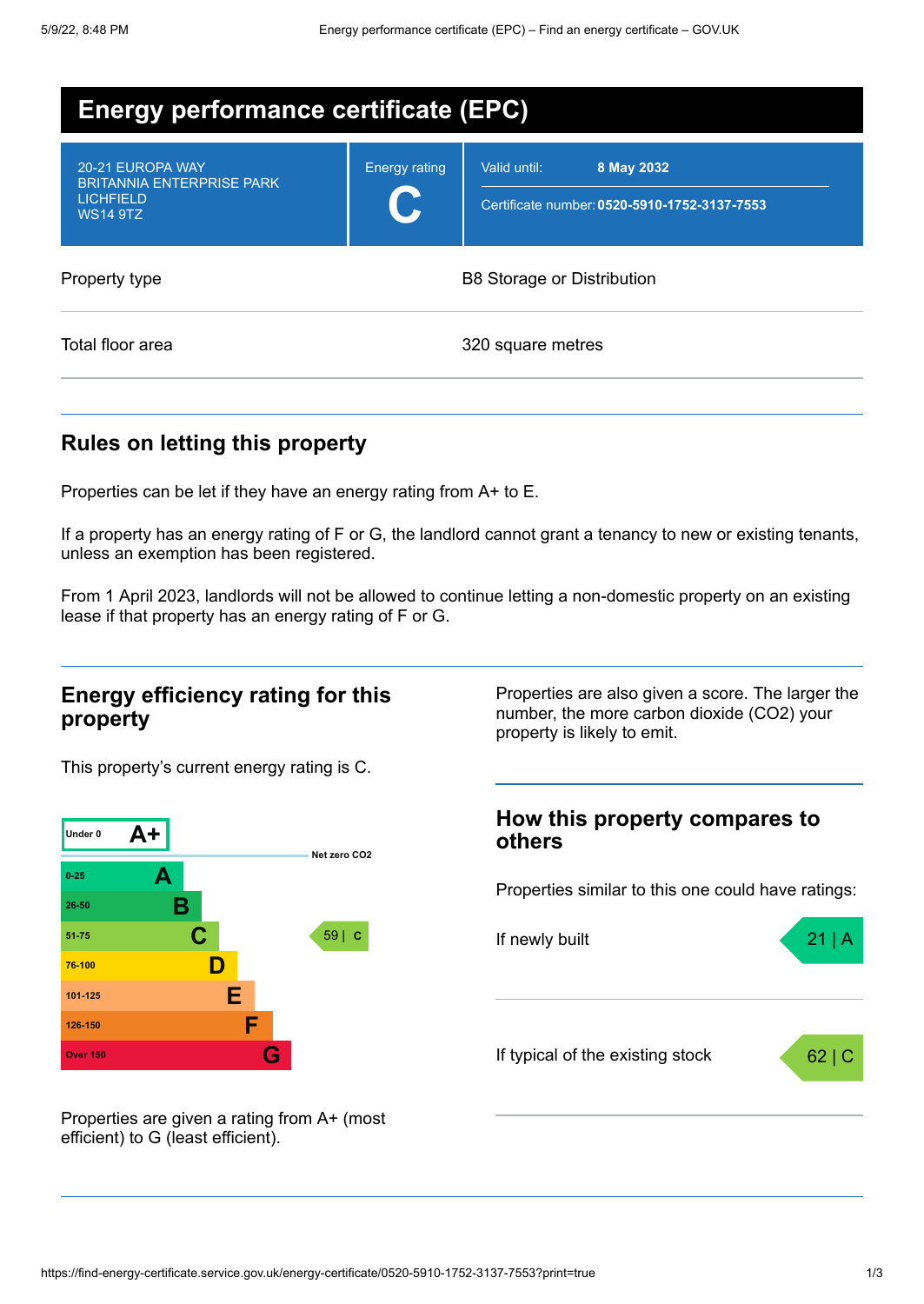# **Breakdown of this property's energy performance**

| Main heating fuel                          | Other         |
|--------------------------------------------|---------------|
| <b>Building environment</b>                | Unconditioned |
| Assessment level                           | 3             |
| Building emission rate (kgCO2/m2 per year) | 32.78         |
| Primary energy use (kWh/m2 per year)       | 194           |

## **Recommendation report**

Guidance on improving the energy performance of this property can be found in the recommendation report [\(/energy-certificate/9115-7969-3781-2356-9548\)](https://find-energy-certificate.service.gov.uk/energy-certificate/9115-7969-3781-2356-9548).